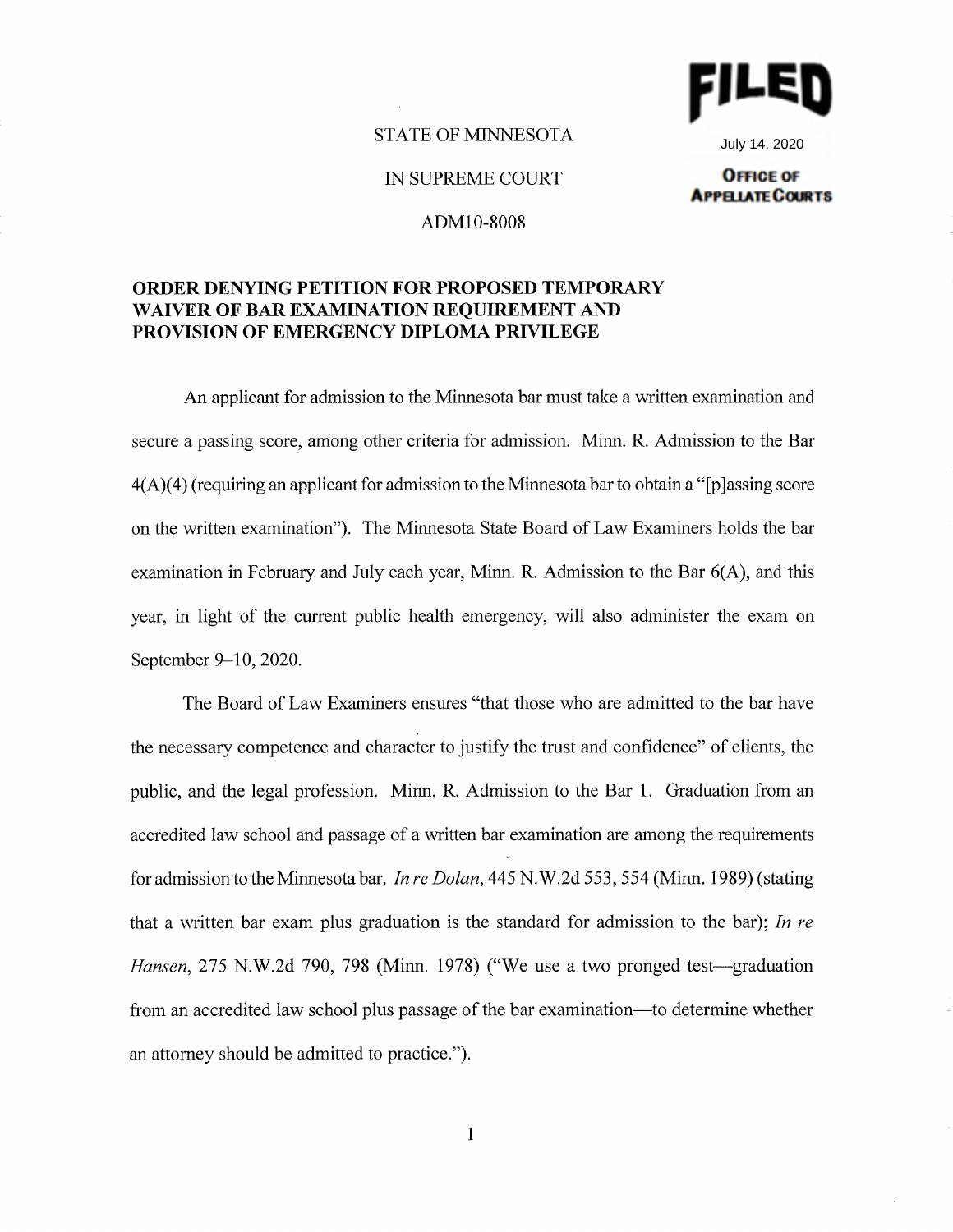A petition was filed on June 22, 2020, requesting a temporary waiver of Rule 4 of the Minnesota Rules for Admission to the Bar. The petition asserts that the current public health emergency, the civil unrest in Minnesota beginning in late May 2020, and the inadequacy of the measures implemented by the Board of Law Examiners (BLE) for the July and September bar examinations present exceptional circumstances that warrant a waiver of the exam requirement. We opened a public comment period, and received comments from applicants for admission to the Minnesota bar and their family members, law school deans and professors, practicing attorneys, the Minnesota State Bar Association, and BLE. Every comment was reviewed and considered.

In considering the petition, we have reviewed carefully the measures BLE has taken for the 2020 bar examination. BLE will provide two exam dates, additional space per examinee, increased air flow, and other measures, as recommended by public health officials. These measures, and others, have been implemented with this court's review and oversight and after consultation with public health officials regarding the criteria for indoor venues in the Governor's executive order, Emergency Executive Order No. 20-74, at  $\P$  7(c)(ix) (June 5, 2020). BLE has also implemented measures to provide flexibility to recent law school graduates and bar examinees based on individual circumstances, including proposing, and now administering, supervised practice rules, allowing examinees to delay either the 2020 bar examinations or the February 2021 bar examination with no postponement fee, and making special accommodations as requested based on examinees' individual circumstances.

The court has carefully considered the public comments, monitored the developments for licensing examinations, in other jurisdictions and in other professions, and evaluated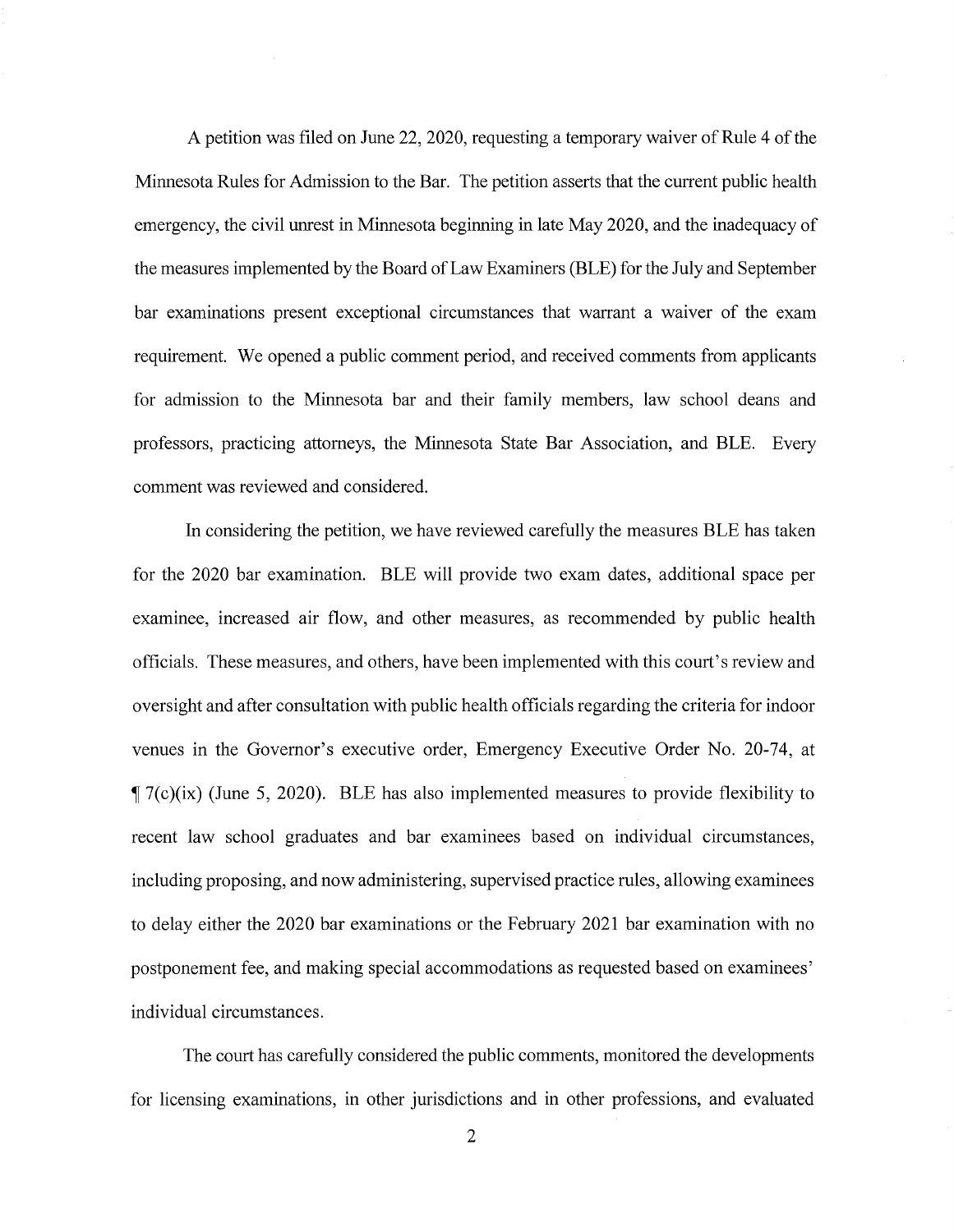alternatives to, or instead of, a written bar examination in 2020. The court is also aware that a diploma privilege would not provide a transferable score for purposes of the Uniform Bar Examination.

Certainly, the public health emergency that has unfolded in Minnesota and elsewhere over the last 6 months presents unanticipated and unprecedented challenges. Minnesota's 2020 examinees have also been witness to, and in some cases a part of, the national reckoning with racial injustice. Our decision today to proceed with the written bar examination is not intended to either reject or minimize the significance of the challenges faced by some bar examinees in recent weeks and months; rather, it is to acknowledge that proceeding forward with the 2020 bar examination is the best solution in an imperfect setting.

Ultimately, we conclude that none of the alternatives to a written bar examination provides a perfect solution for all 2020 bar examinees and a diploma privilege could, instead and unintentionally, exacerbate some challenges. Further, we conclude that now more than ever public confidence and trust in the competency of Minnesota's lawyers must be honored, and thus we decline to discard a longstanding requirement for admission to the Minnesota bar, even temporarily.

Based on all of the files, records, and proceedings herein,

IT IS HEREBY ORDERED that the petition for an Emergency Rule Waiver and for Provision of an Emergency Diploma Privilege be, and the same is, denied.

Dated: July 14, 2020

BY THE COURT:

hindfinanciles

Lorie S. Gildea Chief Justice

3